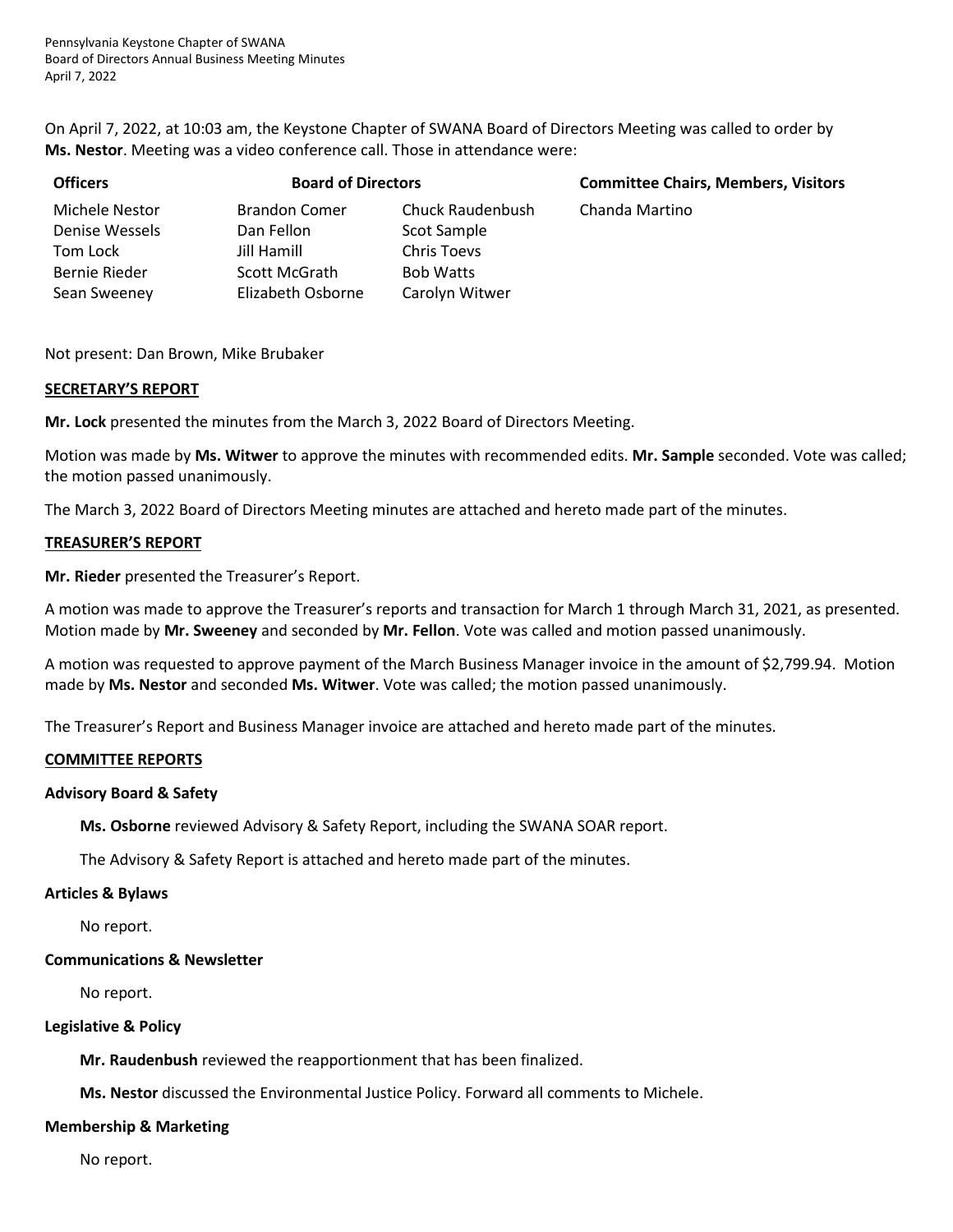## **Personnel & Nominating**

Call for Nominees email will be distributed in April. Positions up election are: 2 Public Sector Directors, 2 Private Sector Directors, Young Professionals Director, President, Vice-President, Treasurer, and Secretary.

## **Fall Conference**

**Ms. Nestor** gave a brief review of the Recycling Summit financials and the event in general. Roughly \$900 is left after paying the hotel bill.

Topics for Fall Conference and Safety Summit are welcome; contact Ms. Nestor. A pre-conference training speaker is still needed for the Fall Conference. Jesse Maxwell will be presenting at the Safety Summit and a state trooper out of Lancaster will be speaking about DOT compliance.

#### **Mini-Tech Seminars**

**Ms. Wessels** discussed upcoming mini-technical seminars including the June 1 mini-tech at LCSWMA highlighting some of their recent projects.

## **Road-E-O**

The National Road-E-O will be October 14 & 15 in El Paso, Texas.

## **Scholarships**

The deadline to submit an application is May 2, 2022.

## **Strategic Planning**

No report.

## **Young Professionals**

An email will be sent to invite YPs to the reception the evening prior to the Safety Summit.

#### **CHAPTER CALENDAR**

#### **March 2022**

- Thursday, 3/3, 10 am **Board Meeting Conference Call**
- 3/14 & 3/15, **Recycling Summit, Hilton Harrisburg**
- 3/15, Article Deadline for Spring Edition of *The Keystone*

#### **April 2022**

- Thursday, 4/7, 10 am **Board Meeting Conference Call**
- Distribute Spring Edition of *The Keystone*

#### **May 2022**

- 5/1, Chapter Scholarship Application Deadline
- Thursday, 5/5, 10 am **Board Meeting, TBD**
- 5/12 & 5/13, **2022 Mid-Atlantic Regional Road-E-O, Elkton, MD**
- 5/17 & 5/18, **Safety Summit, Hilton Harrisburg**

## **June 2022**

- Thursday, 6/2, 10 am **Board Meeting Conference Call**
- 6/1, Deadline for submittal of Grant H. Flint Scholarship recommendations to SWANA
- Nominating Committee presents Slate of Officers and Directors for election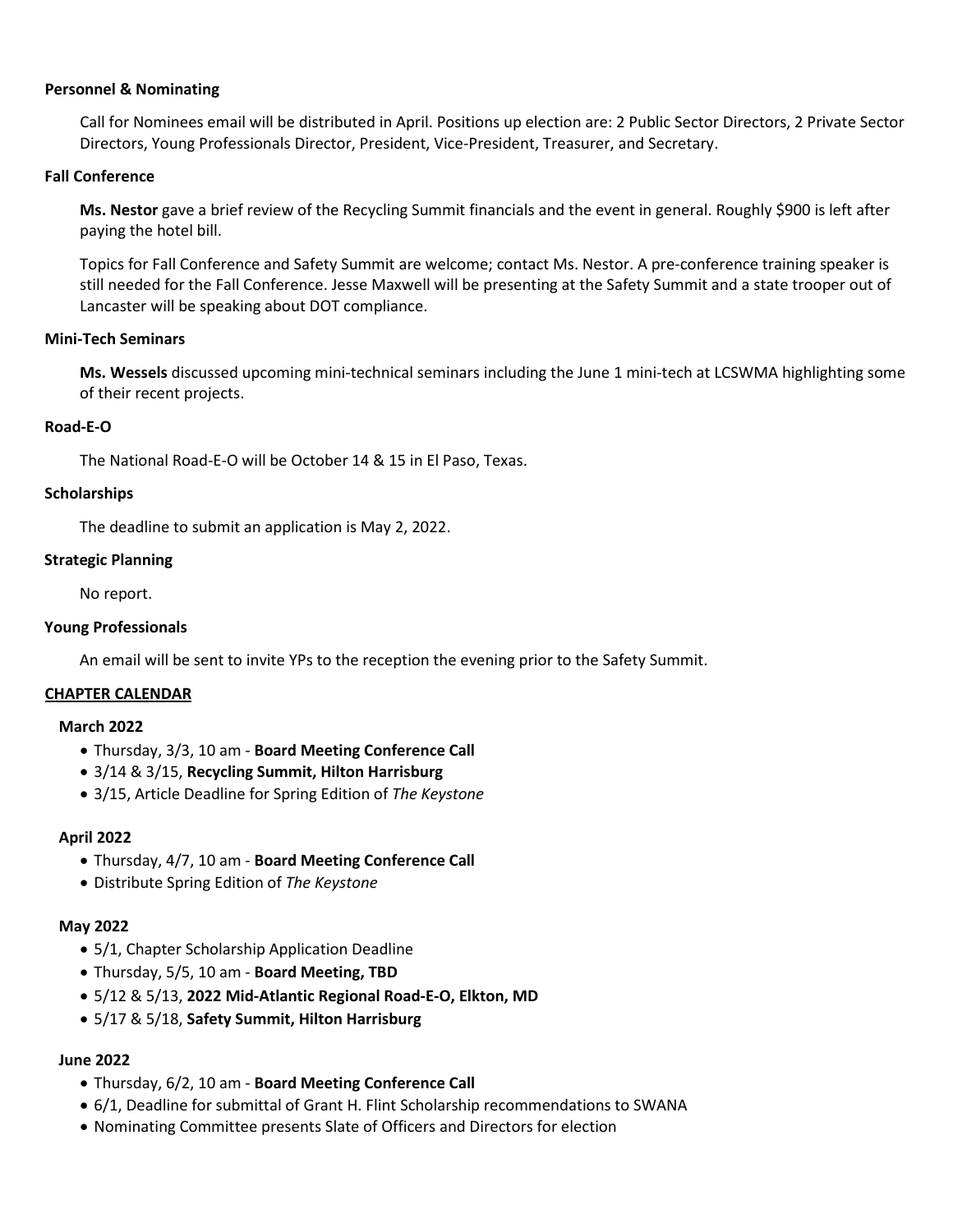## **July 2022**

- **No Board Meeting**
- Wednesday 7/15, Article Deadline for Summer Edition of The Keystone

## **August 2022**

- Thursday, 8/4, 10 am **Board Meeting Conference Call**
- Distribute Summer Edition of *The Keystone*

## **September 2022**

- 9/7 & 9/8, **Annual Joint Fall Conference, Hilton Harrisburg**
- 9/8, **Chapter Annual Business Meeting and Election** immediately following Fall Conference
- Chapter Fiscal Year Ends

## **OLD BUSINESS**

None

## **NEW BUSINESS**

Discussion regarding an in-person meeting for May Board meeting. Wayne Township or Chester County.

## **NEXT MEETING**

The next regularly scheduled meeting of the Keystone Chapter Board of Directors will be an in-person meeting on May 5, 2022, at 10:00 am. All members are welcome.

## **ADJOURN**

With no further business to address, a motion was made to adjourn at 10:45 am. Motion was made by **Mr. Raudenbush** and seconded by **Mr. Lock**. Vote was called and motion passed unanimously.

Respectfully Submitted,

Chanda Martino Business Manager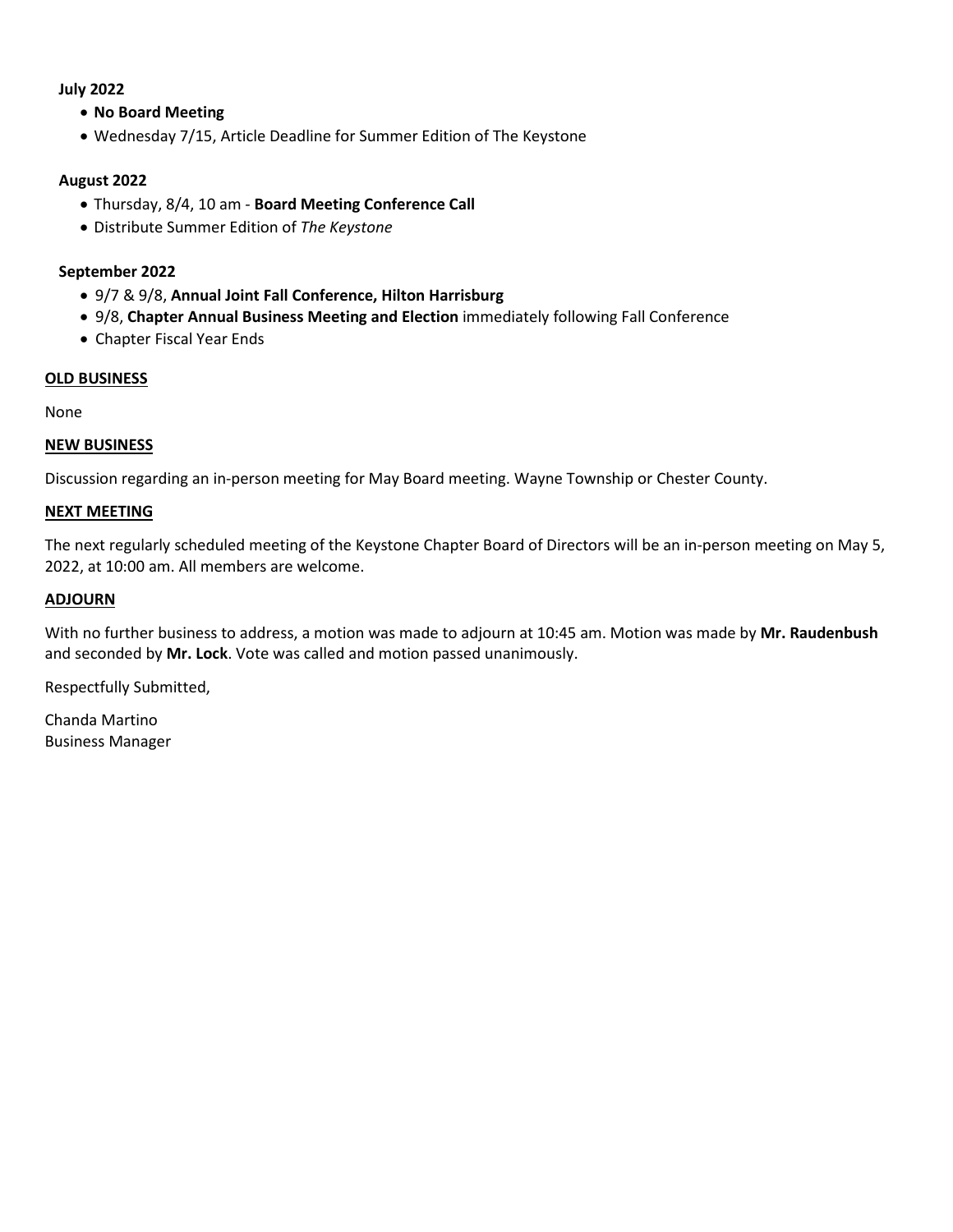## **Keystone SWANA Treasurer's Report**

## **MARCH 2022**

Prepared by Chanda Martino, Business Manager Reviewed/Presented by Bernie Rieder, Treasurer

## **April 5, 2022**

- 1. Balance Sheet as of Mar 31
- 2. Transaction Detail by Account Mar 1 through Mar 31

A **MOTION** is requested to approve the Treasurer's Reports and all transactions March 1 through March 31, 2022.

3. Business Manager March invoice for \$2,799.94.

A **MOTION** is requested to approve the Business Manager invoice as presented.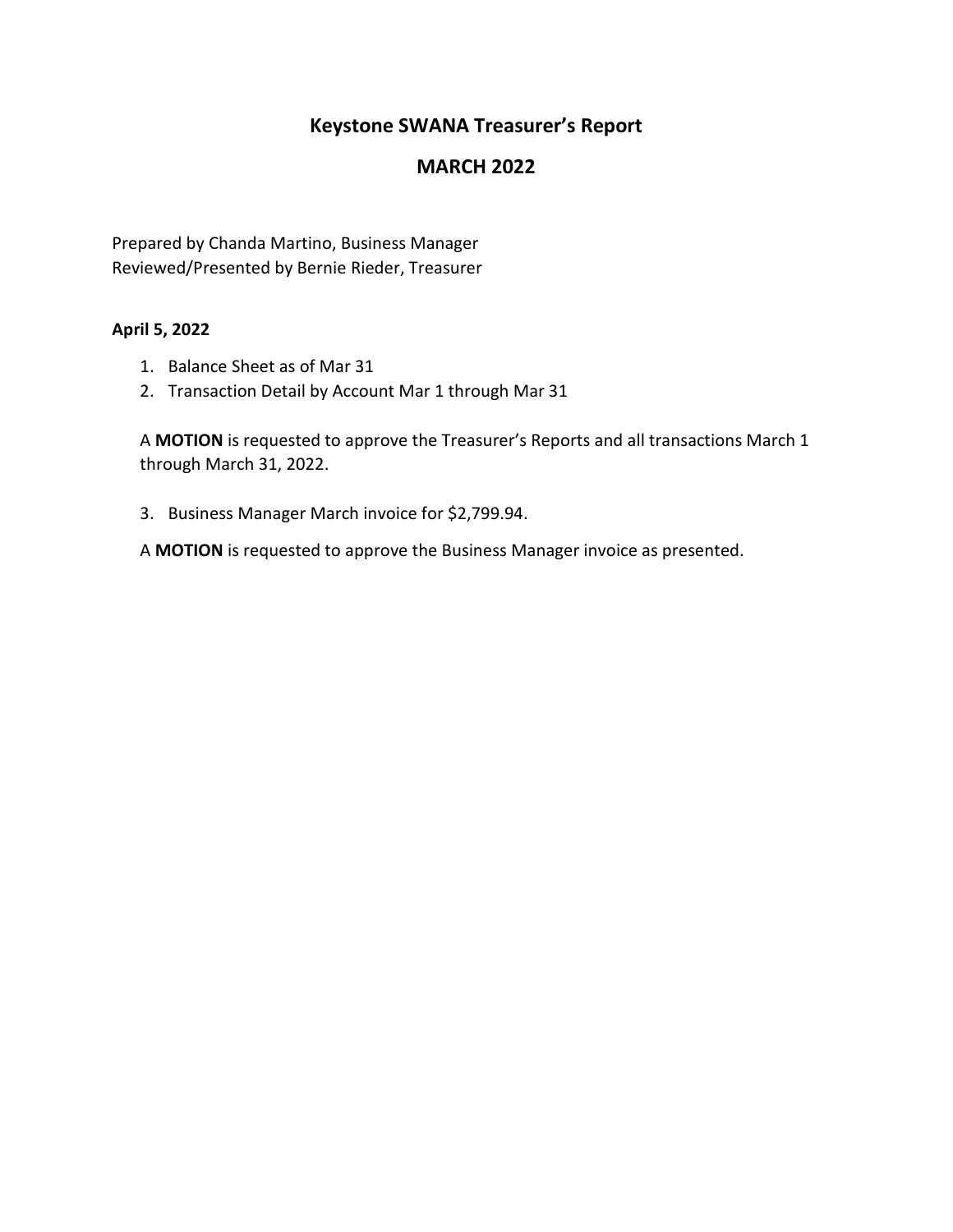## 9:23 PM PA Keystone Chapter of Solid Waste Association of N.America 04/06/22 Balance Sheet Accrual Basis **As of March 31, 2022**

|                                                                                                                                       | Mar 31, 22                          |
|---------------------------------------------------------------------------------------------------------------------------------------|-------------------------------------|
| <b>ASSETS</b><br><b>Current Assets</b><br><b>Checking/Savings</b><br>1003 FCCB<br>1005 · Edward Jones                                 | 68,252.98<br>53,223.67              |
| <b>Total Checking/Savings</b>                                                                                                         | 121,476.65                          |
| <b>Total Current Assets</b>                                                                                                           | 121,476.65                          |
| <b>TOTAL ASSETS</b>                                                                                                                   | 121,476.65                          |
| <b>LIABILITIES &amp; EQUITY</b><br><b>Equity</b><br>30000 Opening Balance Equity<br>3030 Unrestricted Net Assets<br><b>Net Income</b> | 30,928.95<br>70,267.52<br>20,280.18 |
| <b>Total Equity</b>                                                                                                                   | 121,476.65                          |
| TOTAL LIABILITIES & EQUITY                                                                                                            | 121,476.65                          |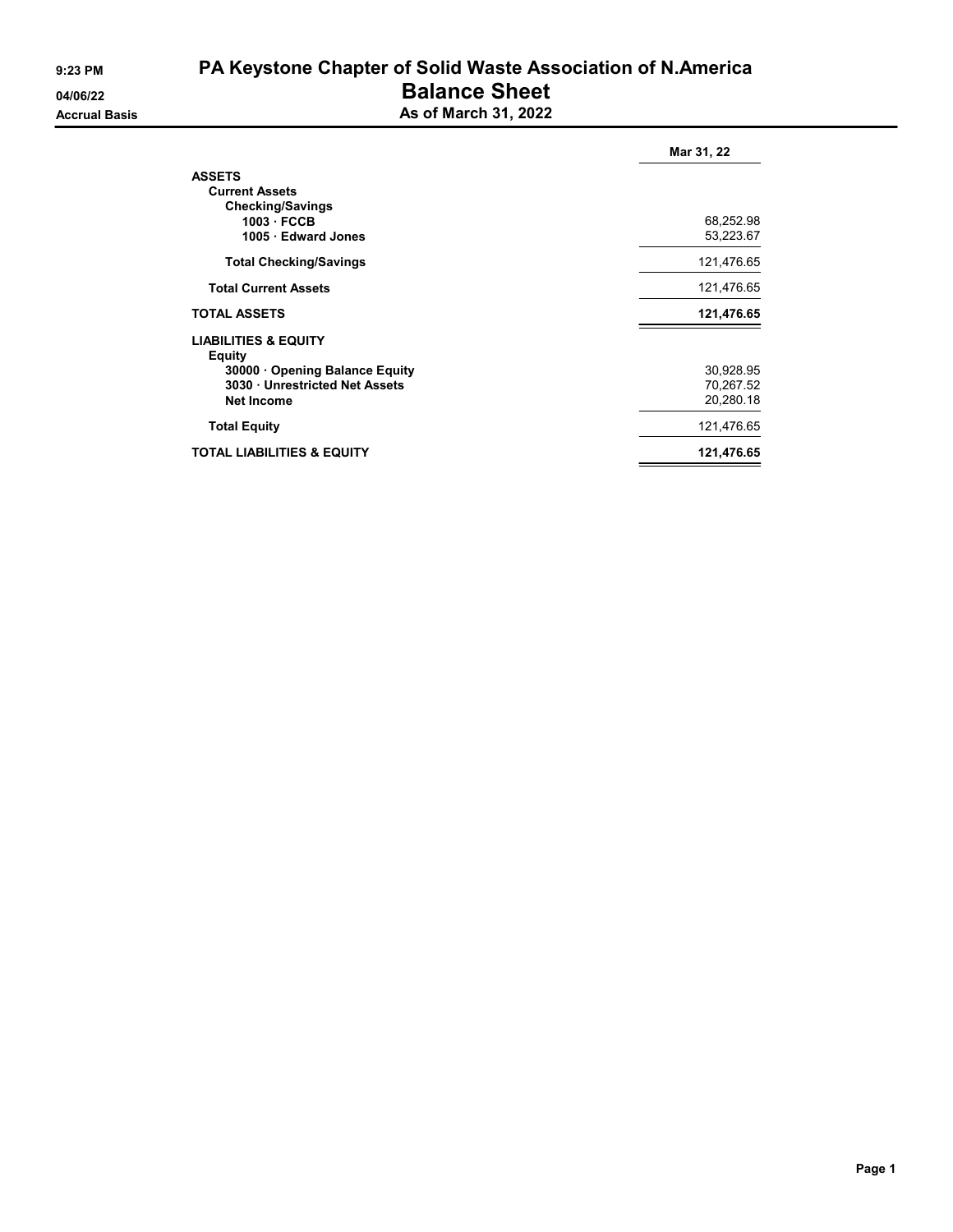## 8:31 PM PA Keystone Chapter of Solid Waste Association of N.America 04/06/22 **Transaction Detail by Account**

Accrual Basis **March 2022** 

| Type                    | <b>Date</b> | <b>Name</b>       | Memo                            | <b>Amount</b> |
|-------------------------|-------------|-------------------|---------------------------------|---------------|
| 1003 FCCB               |             |                   |                                 |               |
| Deposit                 | 03/01/2022  |                   | Deposit - Events                | 100.00        |
| <b>Bill Pmt - Check</b> | 03/02/2022  | Chanda Martino    | February 2022 Business Mana     | $-1,877.05$   |
| Deposit                 | 03/02/2022  |                   | Deposit                         | 675.00        |
| Check                   | 03/02/2022  | AffiniPay         | merchant services fee - Feb 20  | $-157.22$     |
| Deposit                 | 03/03/2022  |                   | Deposit                         | 125.00        |
| Deposit                 | 03/07/2022  |                   | Deposit                         | 225.00        |
| Deposit                 | 03/09/2022  |                   | Deposit                         | 425.00        |
| Deposit                 | 03/10/2022  |                   | Deposit                         | 325.00        |
| Check                   | 03/10/2022  | Staples           | Name Tags, tag holders, tag cli | $-113.71$     |
| Check                   | 03/10/2022  | HP.com            | <b>Black Toner</b>              | $-191.85$     |
| Deposit                 | 03/11/2022  |                   | Deposit                         | 700.00        |
| Deposit                 | 03/14/2022  |                   | Deposit                         | 1,390.00      |
| Deposit                 | 03/15/2022  |                   | Deposit - Member Dues           | 1,993.60      |
| Deposit                 | 03/15/2022  |                   | Deposit                         | 100.00        |
| Deposit                 | 03/16/2022  |                   | Deposit                         | 1,425.00      |
| Check                   | 03/17/2022  | Harrisburg Hilton | RS - C Martino hotel room       | $-184.95$     |
| Deposit                 | 03/23/2022  |                   | Deposit - Event                 | 125.00        |
| Deposit                 | 03/25/2022  |                   | Deposit - Events                | 800.00        |
| Check                   | 03/29/2022  | Phone.com, Inc.   | Annual 800 service invoice      | $-160.92$     |
| Deposit                 | 03/29/2022  |                   | Deposit - Event                 | 100.00        |
| Deposit                 | 03/30/2022  |                   | Deposit - Events                | 1,190.00      |
| Check                   | 03/31/2022  | <b>SEK</b>        | SEK - Prep of annual tax forms  | $-950.00$     |
| Deposit                 | 03/31/2022  |                   | Deposit - Event                 | 100.00        |
| Total 1003 · FCCB       |             |                   |                                 | 6,162.90      |
| TOTAL                   |             |                   |                                 | 6,162.90      |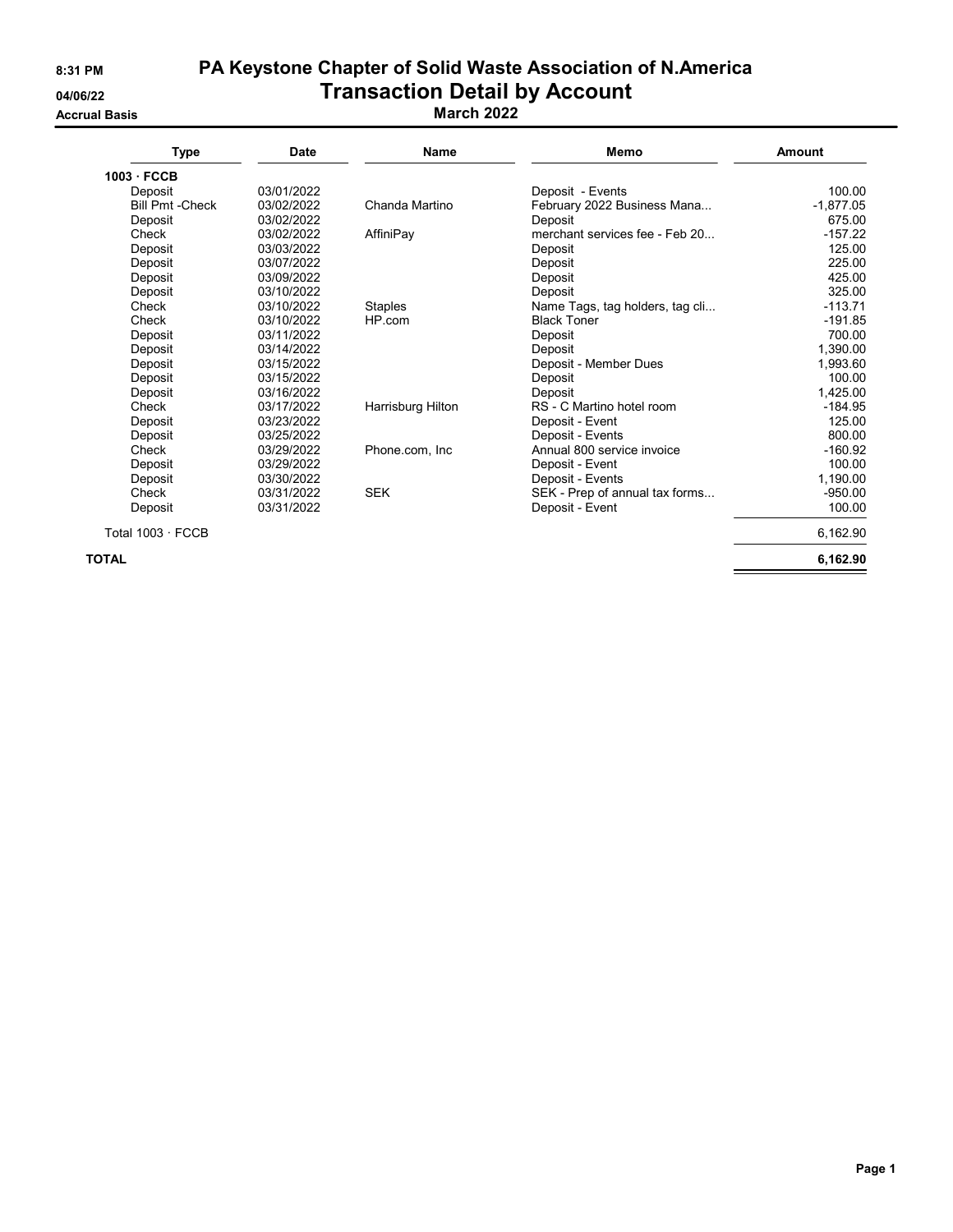

# Bill To Date: 4/1/2022

Pennsylvania Keystone Chapter of SWANA 1610 Russell Road, Lebanon, PA 17046

| Description                  | Amount     |  |  |
|------------------------------|------------|--|--|
| Hours for March 1 - 31, 2022 | \$2,650.56 |  |  |
| Mileage                      | \$59.38    |  |  |
| Phone                        | \$60.00    |  |  |
| Internet                     | \$30.00    |  |  |
| Total                        | \$2,799.94 |  |  |

| <b>Expenses</b> | Amount |
|-----------------|--------|
|                 |        |
|                 |        |
|                 |        |
| Total           |        |

Total \$2,799.94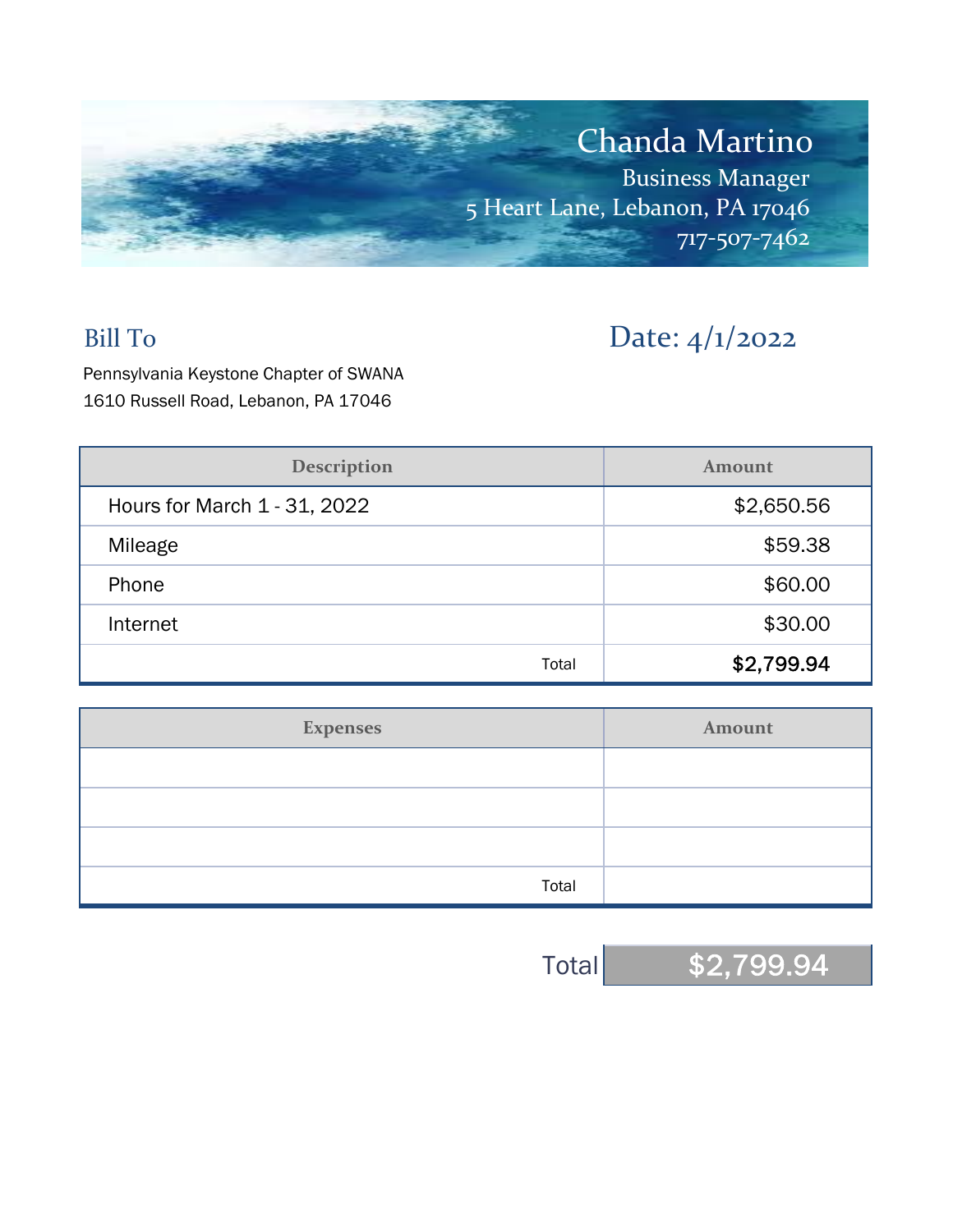## **Pennsylvania Keystone Chapter of SWANA**

## **Business Manager**

**MARCH 2022**

| Date     | <b>Mileage</b> |                                                                                           | General        | <b>Fall Conf</b> | Roadeo                | MiniTech                        | <b>Total Hours</b>   |
|----------|----------------|-------------------------------------------------------------------------------------------|----------------|------------------|-----------------------|---------------------------------|----------------------|
| 1-Mar    | 0              | Roadeo reg, email                                                                         | 0.25           | 0                | 0.25                  | 0                               | 0.5                  |
| $2-Mar$  | $\mathbf 0$    | Roadeo call, finances, BOD meeting prep, filing                                           | 3.5            | 0                | 0.75                  | 0                               | 4.25                 |
| 3-Mar    | 0              | meet w TR, BOD meeting prep, BOD meeting, follow up from meeting                          | 4              | 0                | 0                     | 0                               | 4                    |
| 4-Mar    | 7.2            | GLRA - mail, email, calendar edits, BOD files                                             | 2.75           | 0                | 0                     | 0.5                             | 3.25                 |
| 7-Mar    | 7.2            | GLRA - mail, storage, call for scholarship, RS registration, Roadeo reg and data entry    | $\overline{2}$ | 0                | 0.25                  | 0.5                             | 2.75                 |
| 8-Mar    | 0              | email, SEK invoice, RS registration, finances, RS prep                                    | 2.75           | 0                | 0                     | 2.25                            | 5                    |
| 9-Mar    | 0              | RS registrations, website design call, RS agenda, RS prep                                 | 3              | 0.25             | 0                     | 0                               | 3.25                 |
| 10-Mar   | $\mathbf 0$    | email, RS ex reg, nametag design, sign in sheet, roadeo reg, call for website design, cal | 1.75           | 0.25             | 0.5                   | 2.25                            | 4.75                 |
| 11-Mar   | 0              | RS and FC emails                                                                          | 0.25           | 0.25             | 0                     | 0.5                             | $\mathbf{1}$         |
| 12-Mar   | 13.1           | Staples - nametags, printing, email, RS reg, RS prep                                      | $\mathbf{1}$   | 0                | $\mathbf 0$           | 3.25                            | 4.25                 |
| 13-Mar   | 0              | event postcard design and printing                                                        | $\mathbf{1}$   | 0.25             | 0                     | 1.25                            | 2.5                  |
| 14-Mar   | 33.4           | Hilton - Recyling Summit, email, printing                                                 | $\mathbf 0$    | 0                | $\mathbf 0$           | 7.5                             | 7.5                  |
| 15-Mar   | 33.4           | return from Hilton - Recycling Summit                                                     | $\overline{0}$ | $\overline{0}$   | 0                     | 9.5                             | 9.5                  |
| 17-Mar   | 0              | website call, email, CEU call                                                             | 0.5            | 0                | 0                     | 0.25                            | 0.75                 |
| $21-Mar$ | $\mathbf 0$    | CEU email, FC ex reg, RS revenue report, finances                                         | 0.5            | 0.5              | $\pmb{0}$             | 0.75                            | 1.75                 |
| 22-Mar   | $\mathbf 0$    | finances, email                                                                           | 1.5            | 0                | 0                     | 0                               | 1.5                  |
| 28-Mar   | 0              | email, roadeo reg, MT addition, website mods, finances                                    | 1.25           | 0                | 0.25                  | 0.5                             | $\overline{2}$       |
| 29-Mar   | 7.2            | GLRA - mail, minutes, roadeo updates website and event, email, BOD email, upcoming        | 3.75           | 0                | 0.5                   | 0.5                             | 4.75                 |
| 30-Mar   | 0              | roadeo updates, finances, email                                                           | $\mathbf{1}$   | 0                | 0                     | 0.25                            | 1.25                 |
| 31-Mar   | 0              | email, roadeo reg, monthly filing                                                         | 1.25           | 0                | 0                     | 0.25                            | 1.5                  |
|          |                |                                                                                           |                |                  |                       |                                 |                      |
|          |                |                                                                                           |                |                  |                       |                                 |                      |
|          |                |                                                                                           |                |                  |                       |                                 |                      |
|          |                |                                                                                           |                |                  |                       |                                 |                      |
|          | 101.5          | <b>Total Miles</b>                                                                        |                |                  |                       |                                 |                      |
|          |                | <b>Total Hours</b>                                                                        | 32             | 1.5              | 2.5                   | 30                              | 66.00                |
|          |                |                                                                                           | \$1,285.12     | \$<br>60.24      | $\overline{5}$ 100.40 | $\overline{5}$ 1,204.80         |                      |
|          |                |                                                                                           |                |                  |                       |                                 |                      |
|          |                |                                                                                           |                |                  |                       | <b>TIME</b>                     | \$2,650.56           |
|          |                |                                                                                           |                |                  |                       | <b>MILEAGE</b>                  | 59.38<br>\$          |
|          |                |                                                                                           |                |                  |                       | <b>PHONE</b><br><b>INTERNET</b> | \$<br>60.00          |
|          |                |                                                                                           |                |                  |                       | <b>TOTAL</b>                    | 30.00                |
|          |                | 1st QTD Hours                                                                             | 92.75          | 22.75            | 9.5                   | 45.75                           | \$2,799.94<br>170.75 |
|          |                | 2nd QTD Hours                                                                             | 3.25           | 0                | 0                     | 0.5                             | 3.75                 |
|          |                | 3rd QTD Hours                                                                             | 0              | 0                | 0                     | 0                               | 0                    |
|          |                | 4th QTD Hours                                                                             | 0              | 0                | 0                     | 0                               | 0                    |
|          |                | <b>YTD hours</b>                                                                          | 96             | 22.75            | 9.5                   | 46.25                           | 174.5                |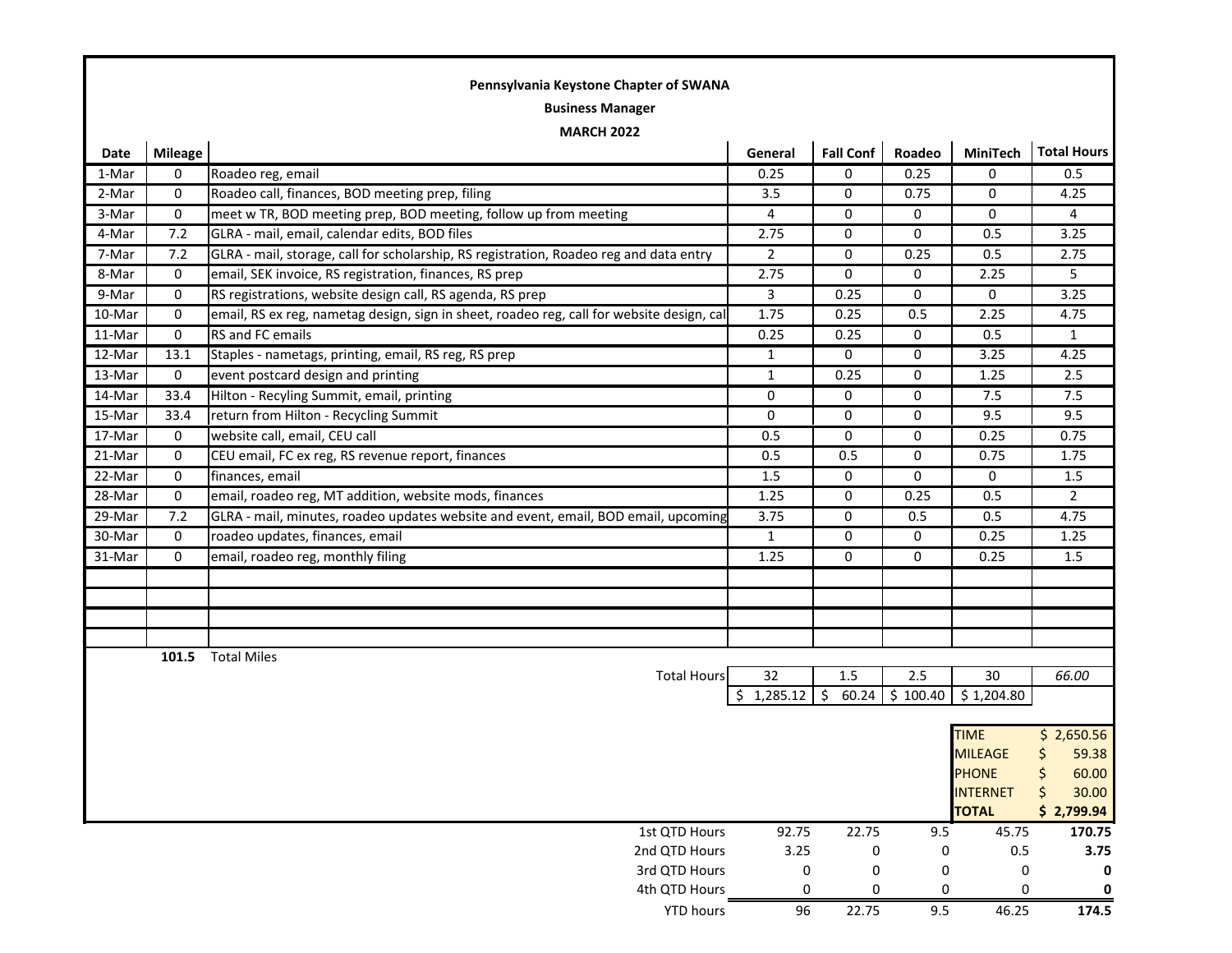To: SWANA Board of Directors and Advisory Board

From: David Biderman

Date: March 28, 2022

This email provides an update on several SWANA-related activities. Thank you to all of you who came to Kansas City for the Board of Directors meeting and SOAR! It was terrific to see you in person! Let's make it a habit!

## **SOAR Recap**

A big thank you to those of you who participated in SOAR last week in Kansas City, Missouri. The event was terrific and we received a lot of very positive feedback on the educational content, the 2 tours, training program, and the food (!) at the Convention Center. Thank you to the Kansas and Missouri chapters for hosting SOAR, and in particular, for a really excellent networking event on Wednesday evening. I hope everyone enjoyed their time in Kansas City.

Waste Advantage published a nice article about SOAR on Friday that I thought might interest you and others in your chapters and Technical Divisions. Please forward this article to members, including YPs!

https://wasteadvantagemag.com/swanas-soar-conference-delivers-great-discussions-and-connectsprofessionals-across-industry/

## **Safety**

SWANA issued its annual Safety Report earlier this month, and the news for 2021 was very positive. We recorded a 46% decline in worker fatalities in 2021 in the United States and Canada compared to the previous year. Jesse Maxwell has sent the report to all of the Safety Ambassadors and the Safety Committee. I encourage you to review it and share it within your agencies, companies, chapters and Technical Divisions (and with the YPs). https://swana.org/news/swana-newsarchive/article/2022/03/18/swana-reports-dramatic-decrease-in-worker-fatalities-in-2021 SWANA's increased focus on safety appears to be making a difference, but we have a long way to go.

SWANA, its New Jersey and New York chapters, and OSHA Region 2 will be entering into a regional alliance to improve worker safety in the solid waste industry in mid-April. More information about this alliance will be forthcoming

## **Strategic Plan**

The Board of Directors met on Sunday March 20 and approved the Strategic Plan's Goals and Objectives. We are providing a little more time for interested Board members to provide additional feedback on the 24 Strategies that have been identified. If you have any additional feedback on the Strategies, please provide it to Sara Bixby by April 1st.

Staff expects to present the Strategies to the BOD at the June BOD meeting for approval.

## **Advocacy**

If you attended Nena Shaw's National Recycling Strategy session at SOAR, you saw the important role SWANA is playing in shaping the direction of EPA's Strategy. Several SWANA Technical Divisions will be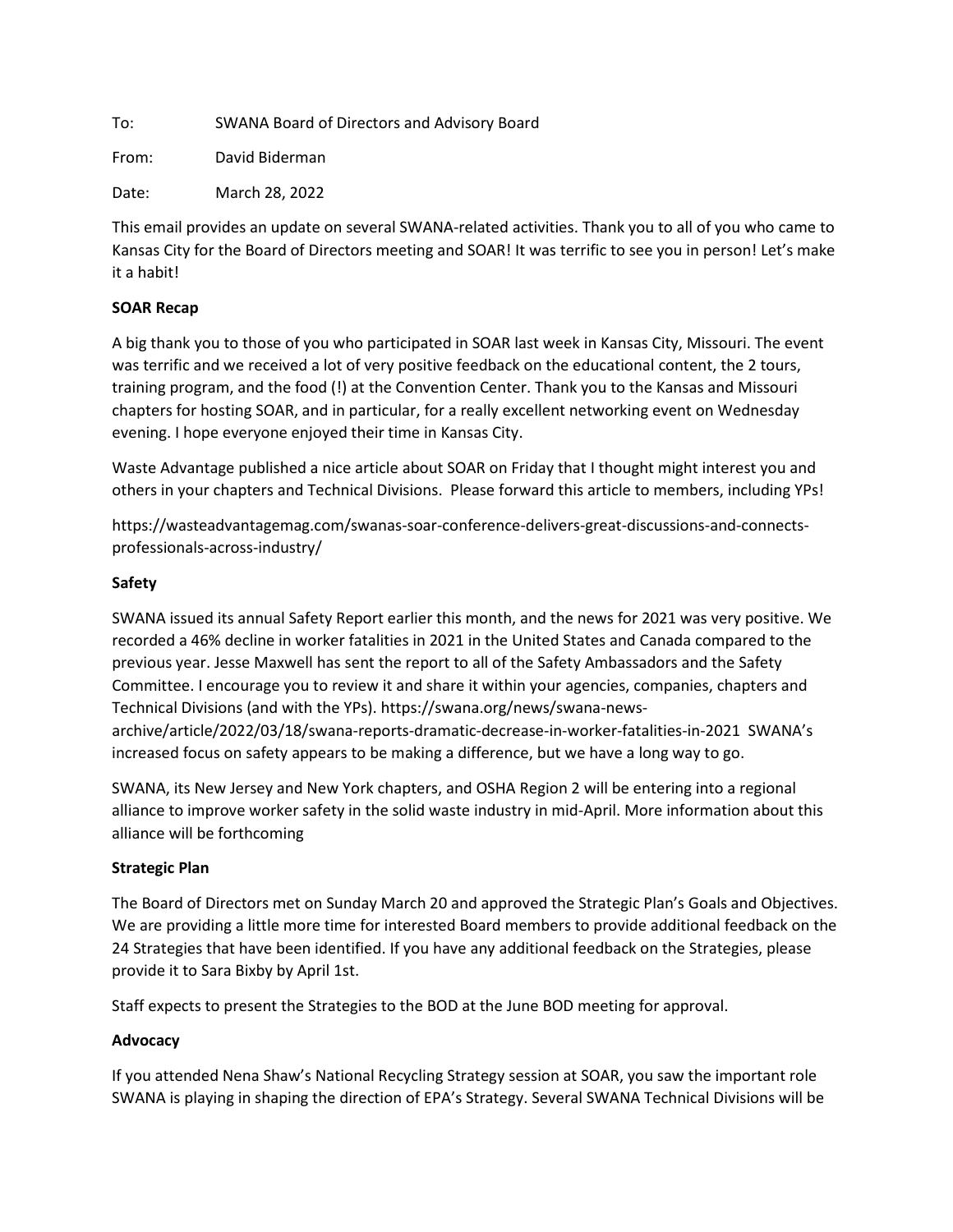involved in providing some feedback to Nena and EPA on implementing the Strategy in the coming weeks and months.

SWANA will continue to urge EPA to expedite the application process for waste/recycling grant funding authorized by the Infrastructure Bill. At SOAR, Ms. Shaw advised that EPA will issue a Request for Information (RFI) in April seeking information on prioritize the funding (rural/urban, big/small, education/infrastructure, etc). Ms. Shaw reminded attendees that 40% of the grant funding in at least one of the funding "buckets" will be allocated to environmental justice communities under the J40 program. EPA hopes to have a grant application available in the Fall, and to start disbursing funds by the end of 2022 or in early 2023. SWANA will likely hold a webinar on how to apply for these grants later this year and intends to develop written guidance for members.

In addition, additional recycling legislation was introduced in the U.S. Senate earlier this month. This bill – The Recycling Infrastructure and Accessibility Act – seeks to promote recycling in rural communities. The bill calls for grant funding to support this effort but does not authorize funds. SWANA is identified as a supporter of the bill in the press release below

https://www.epw.senate.gov/public/index.cfm/press-releases-republican?ID=19A4561A-0B36-490F-911F-31BF5D357663

## **Upcoming Events**

Many chapters are holding in-person events in the next few months. We hope you participate in those events. Several members of #TeamSWANA will be speaking at some of the upcoming chapter events, and we look forward to seeing you there.

SWANA is holding a Regional Training Center (RTC) in suburban Chicago on June 7-9. The updated MOLO, Recycling and Composting will be offered.

SWANA's Board of Directors will be meeting on June 23-24 in Silver Spring, MD. The Advisory Board will not be meeting in Silver Spring. The Standing Committees will meet in advance of the BOD meeting. At the BOD meeting, we will congratulate Barry Shanoff, who is retiring from his position as SWANA General Counsel, effective June 30.

The BOD and the Advisory Board will meet in San Diego before WASTECON in early December. We will provide more specific information about dates/times this summer.

As always, please let me know if you have any questions or concerns. Thank you for being a leader in the leading solid waste association in both the United States and Canada!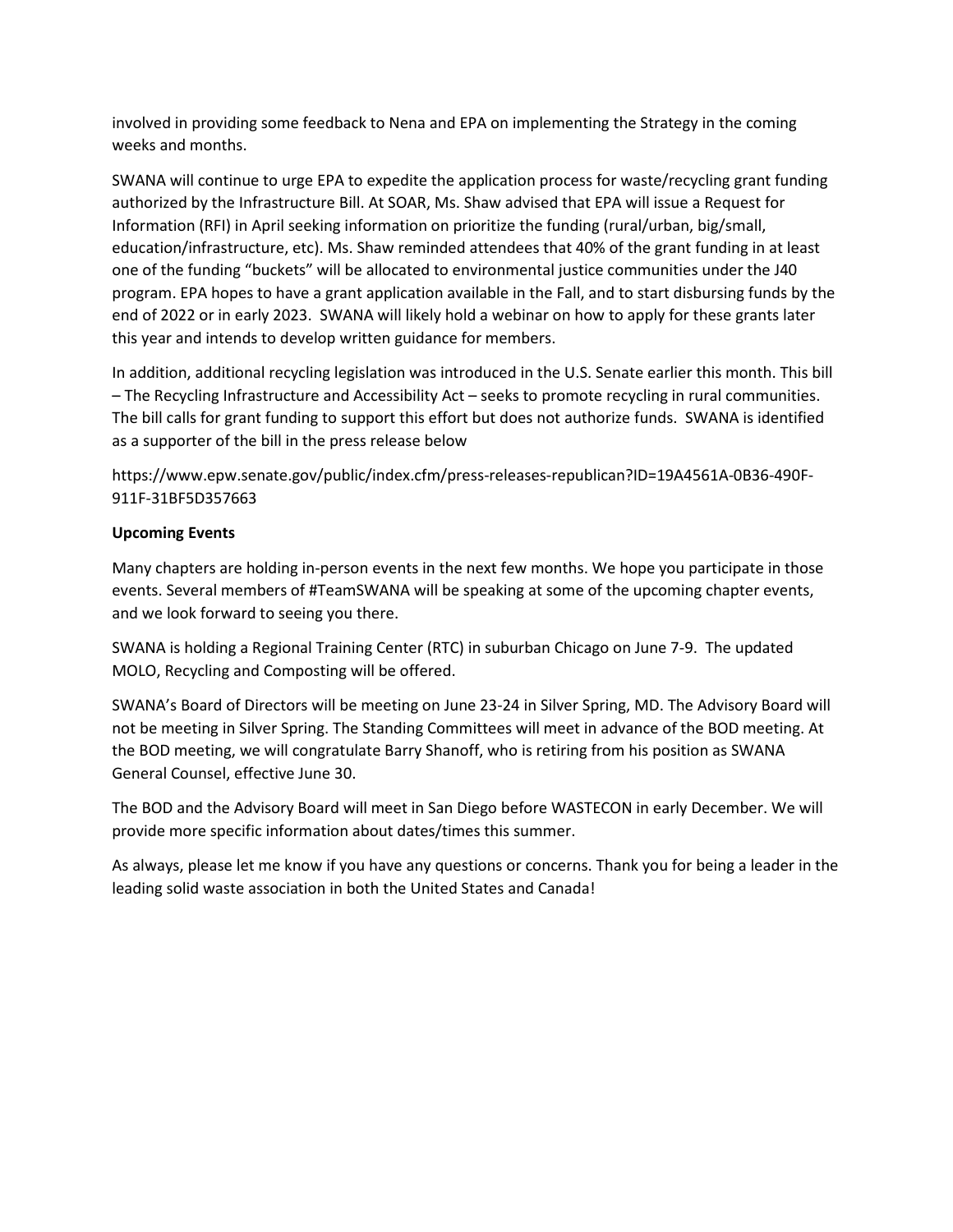

FROM: Jesse Maxwell, Advocacy & Safety Senior Manager, SWANA TO: SWANA Chapter Safety Ambassadors; Safety Committee DATE: March 18, 2022

## **SUBJECT: SWANA Reports Dramatic Decrease in Worker Fatalities in 2021**

Today, SWAN[A reported](https://swana.org/news/swana-news-archive/article/2022/03/18/swana-reports-dramatic-decrease-in-worker-fatalities-in-2021) a significant reduction in solid waste worker deaths in 2021 in the United States and Canada. Industry fatalities fell by nearly 50 percent last year and continued a downward trend since 2018. The accelerated reduction in worker fatalities was [first noted by SWANA](https://swana.org/news/swana-news-archive/article/2021/06/29/swana-reports-decline-in-fatal-incidents-in-first-half-of-2021) in June 2021. Please share this information within the Chapters and other with other industry stakeholders.

As in years past, we expect this story to be picked up by numerous trade publications over the next several days. We will discuss the report as part of the Safety Ambassador meeting taking place Monday, March 21 at 2 PM CT at [SOAR.](https://swana.swoogo.com/soar2022/) There is a call-in option in the invite for those who will not be there inperson.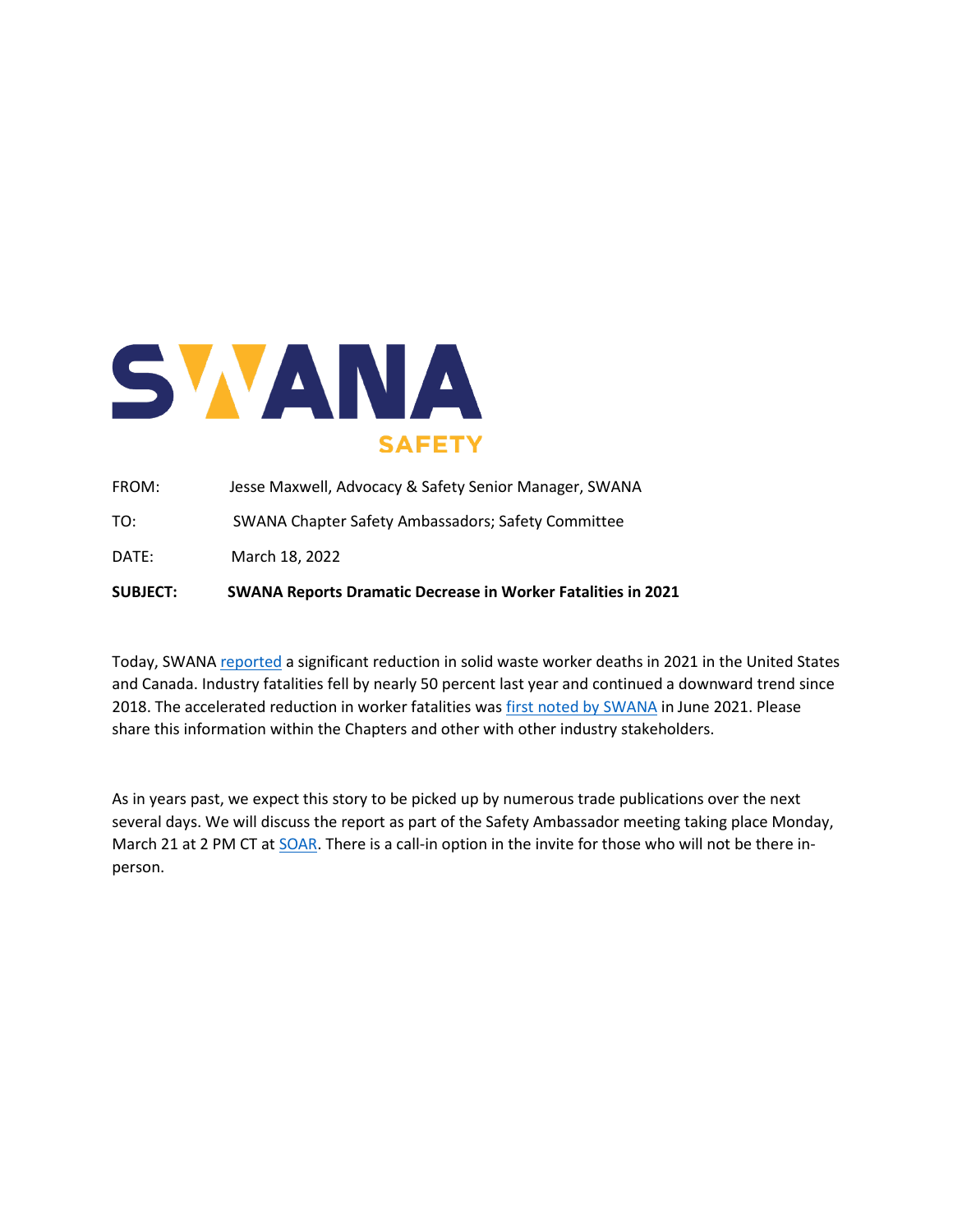

While the total number of worker fatalities was down considerably, the leading causes of fatal incidents remained consistent. As in previous years, the most common cause of collection worker fatalities was their own truck (e.g., either falling off it, being struck by it, or the truck rolling over). Being struck by a 3rd party vehicle remains the third leading cause of death for collection workers, as in 2020. For postcollection workers, being struck by waste trucks and yellow iron led to half of all fatalities.

For Canada specifically, SWANA did not record any worker fatalities in 2021, compared to three in 2020 and four in 2019.

Approximately 80 percent of the worker fatalities occurred in collection. Seven states represent 64 percent of all worker fatalities in the U.S. and Canada last year: Texas, New York, Ohio, Kentucky, Maryland, North Carolina, and New Jersey.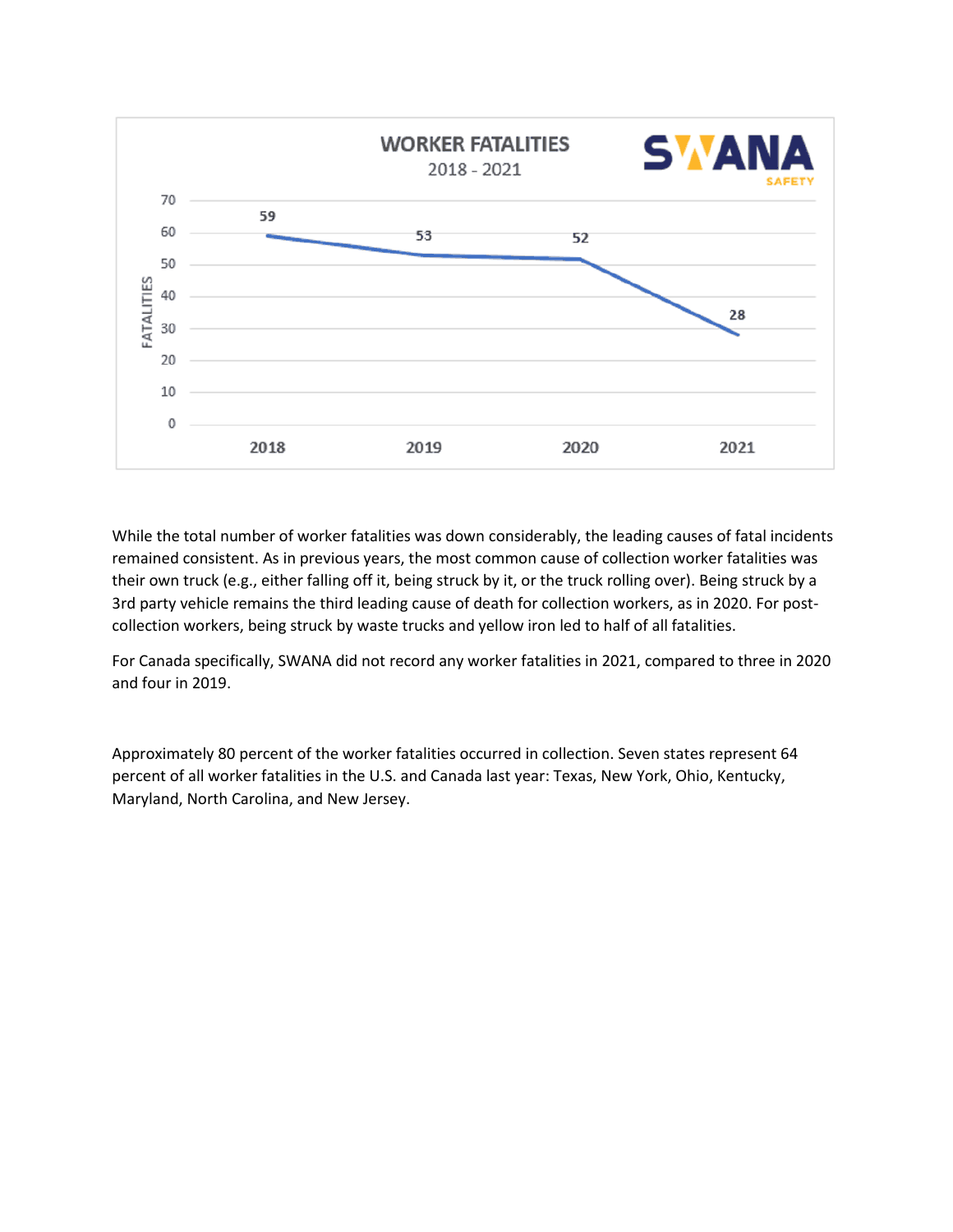

| <b>EVENT</b>            | <b>FATALITIES</b> |
|-------------------------|-------------------|
| Struck by waste vehicle |                   |
| Single vehicle crash    | 4                 |
| Struck by vehicle       | 3                 |
| Collision               | 2                 |
| Riding step             | 2                 |
| Medical event           | $\mathcal{P}$     |
| Workplace violence      | $\overline{2}$    |
| Other                   |                   |

Worker fatalities continue to follow similar trends over the past three years, with increases in March followed by a decrease into May. There is then a large jump in June and a gradual decline during the second half of the year. This information could help companies and local governments determine when safety training might be most effective.



In addition to worker fatalities, SWANA also tracks events in which a member of the public is killed in a solid waste related incident. Unfortunately, as has been widely reported, there was an increase in the overall number of vehicle-related fatalities in 2021, and the solid waste industry was not immune from this trend.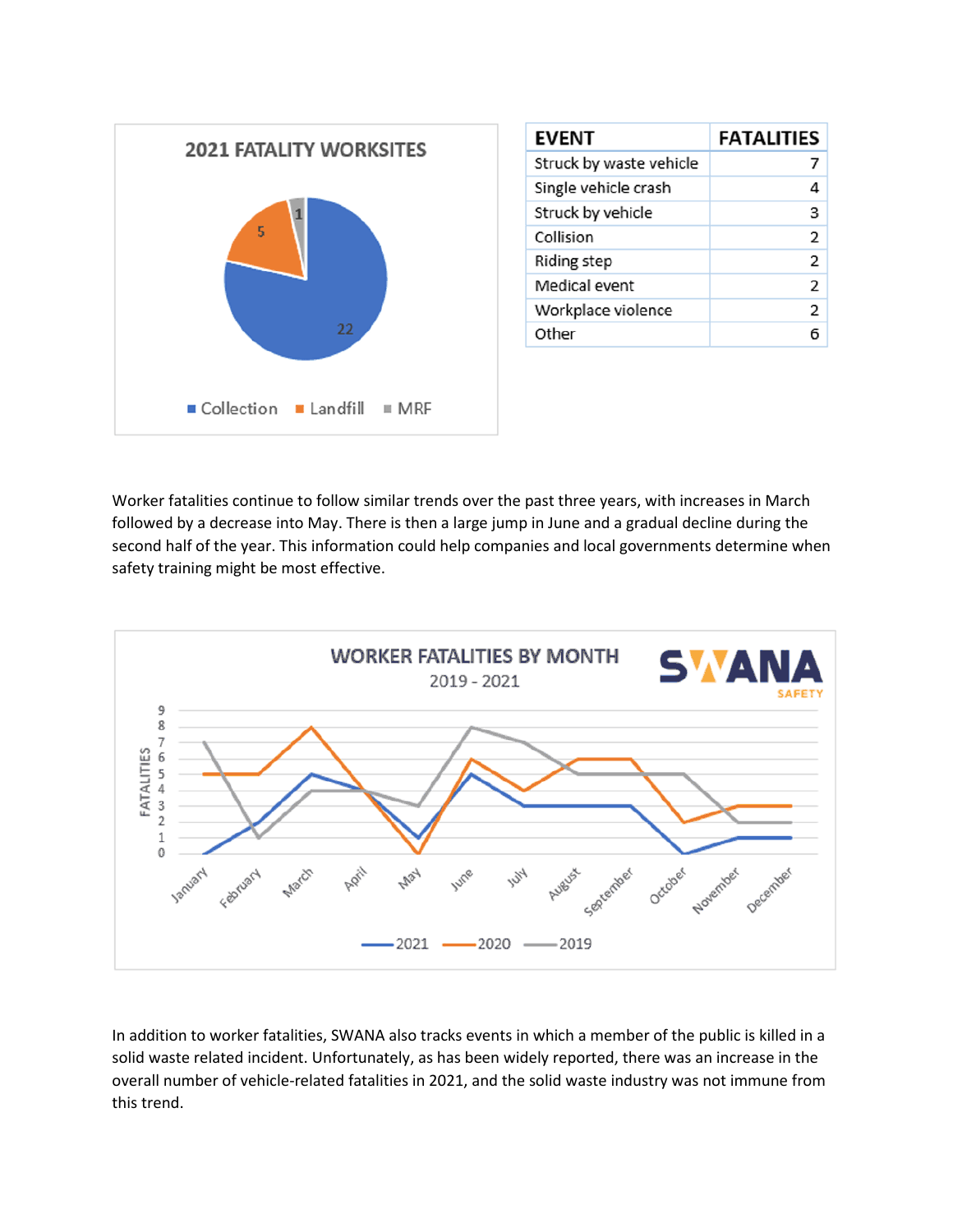

| 3rd PARTY              | <b>FATALITIES</b> |
|------------------------|-------------------|
| Driver/Passenger       | 52                |
| Pedestrian             | 20                |
| Motorcyclist           | 8                 |
| <b>Homeless Person</b> | 4                 |
| Other                  | 3                 |
| Scooter Rider          | $\mathfrak{p}$    |
| <b>Bicyclist</b>       |                   |

In nearly a third of these incidents, the driver of the other vehicle crossed the center line and struck a waste vehicle or ran into a waste vehicle while stopped. This suggests that distraction continues to be a contributor to a considerable number of 3rd party fatalities.

I look forward to working with you all to continue the reduction in worker fatalities and to reverse the trend in 3rd party fatalities through continued industry engagement, including more Hauler Safety Outreach events.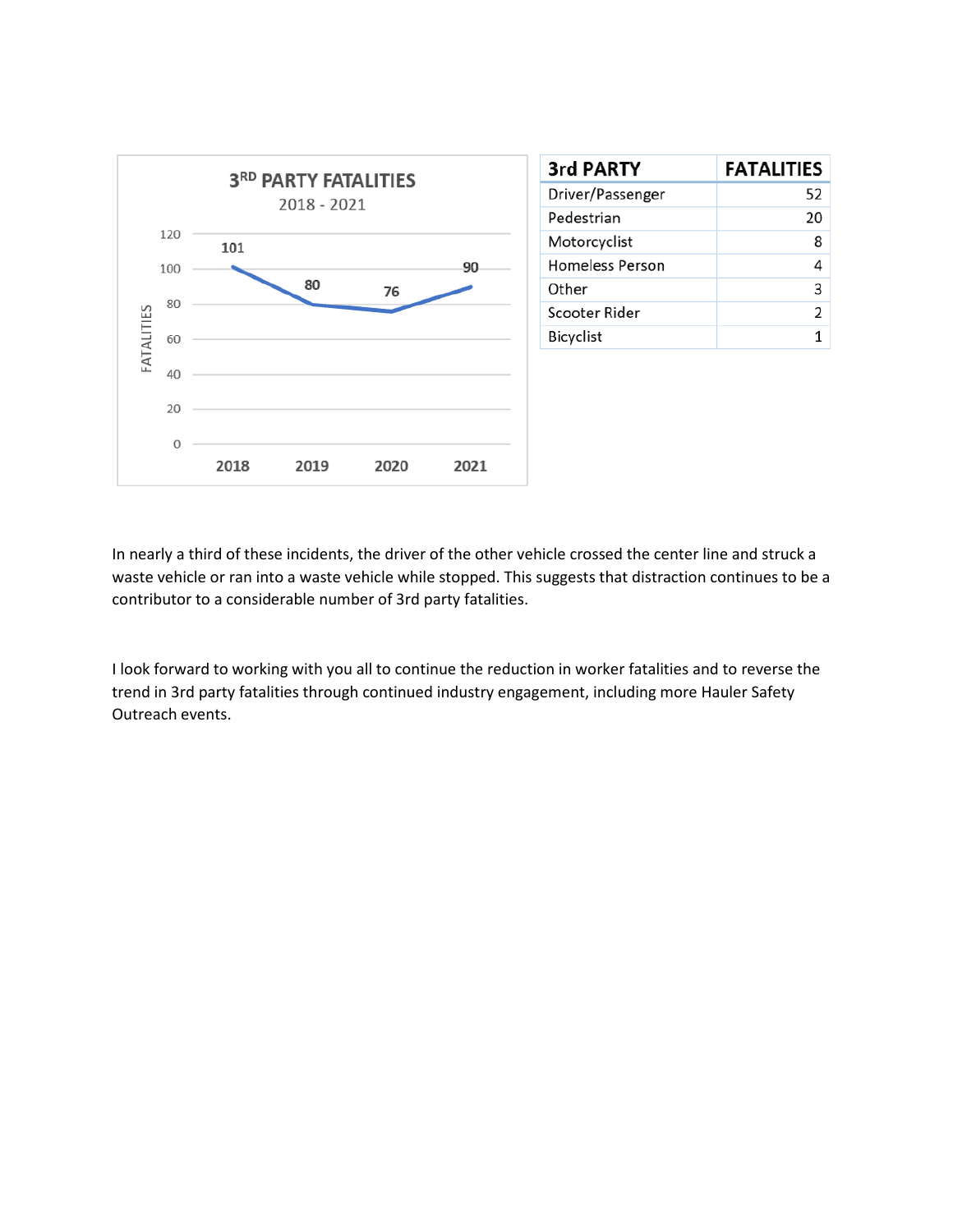# **2022 Recycling Summit**

March 14 & 15

82 attendees

8 exhibitors

32 people attended the reception the night before

Attendees: \$7,850 Exhibitors: \$1,500 Still Owe: \$450 (Rehrig)

Total Income: \$9,800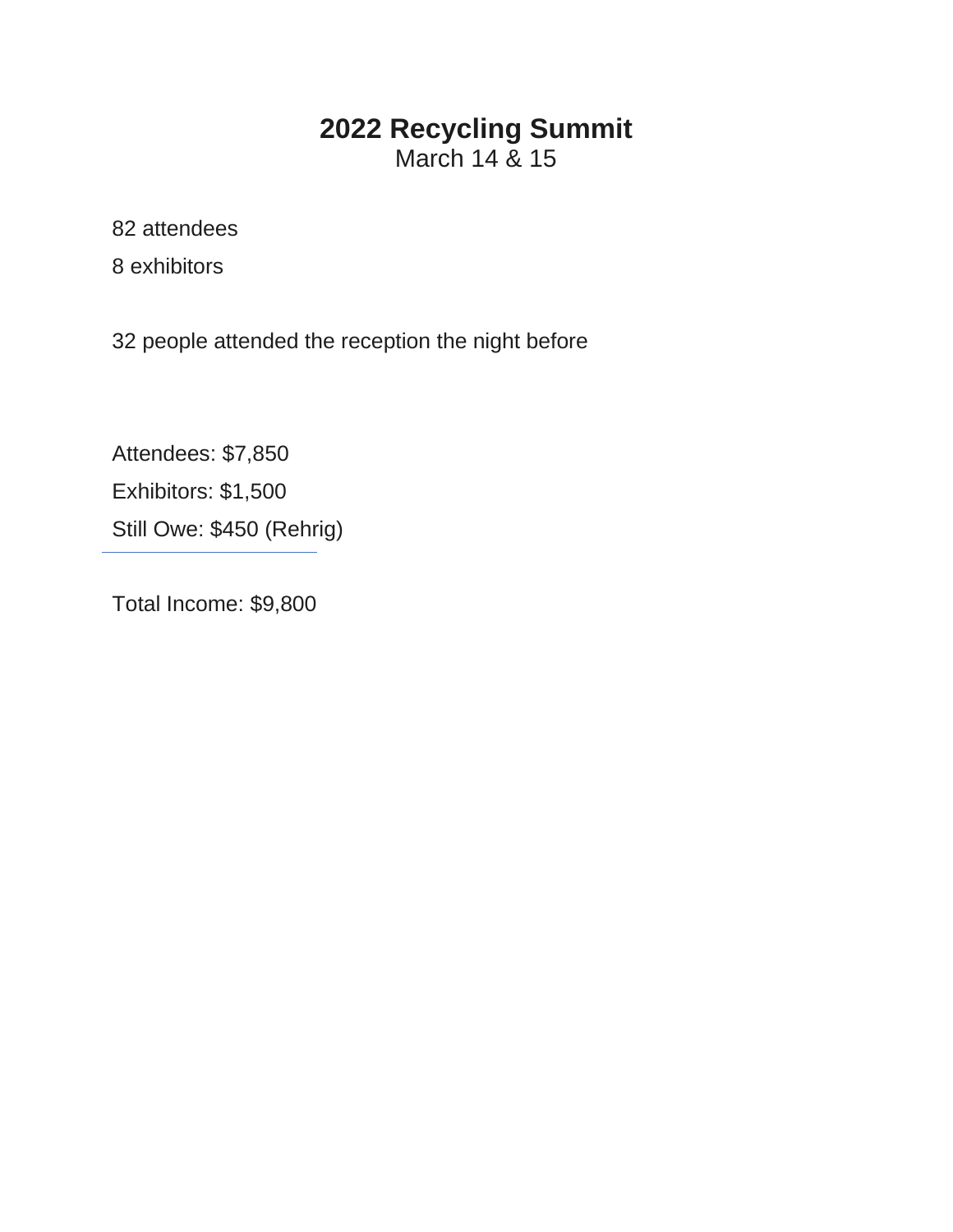## **Mini-tech Committee Report March 2022**

## **Past Mini-techs**

## **Scheduled Mini-techs**

• June 1 - LCSWMA – landfill visual synthesis project, the Vertical Expansion project and natural succession initiative, removal of metal fines from incinerator ash – 6 signups so far

## **Planning Stages**

• TBD – York County recycling plant upgrades

## **Other ideas**

Radiation Monitoring E-waste facility tour (GLRA facility after constructed) Anaerobic Digester: Brubaker Farm Tour (Lancaster County), Reinhold Farm Tour (Juniata County) or City of Philadelphia digester, or Milton Sewer Authority? Wind Defender (Elliot Pugh)

## **SWANA 3-day Managing Composting Programs Certification Course**

- SWANA charges Chapter \$425/manual
- National rate is \$859 for members and \$1,059 for non-members, plus exam (\$250 members, \$400 non-members). Chapter can charge less.
- SWANA now offers as an online course sent email to those interested in course to gauge interest in in-person vs. online.

Survey sent to all members – 20 responses to date (11 interested in course, 9 are not)

Interested and # of attendees (potential # of Attendees = 15-19)

- City of Pittsburgh (2 individuals responded) (2-4)
- LCSWMA (1)
- Centre County Recycling & Refuse Authority (3)
- Allegheny County Health Dept. (1)
- Chestnut Hill Township (1)
- Chrin  $(1)$
- City of Harrisburg (1-2)
- Millcreek Township (1-3)
- City of Lancaster (1)
- CCSWA (3)

## Preferred Month: **October (12 responses)**

Potential Instructor: Jessica Moore, University of MD, Manager of Recycling and Administration – email sent to gauge interest – she's checking with her chapter

What are we willing to pay the instructor?